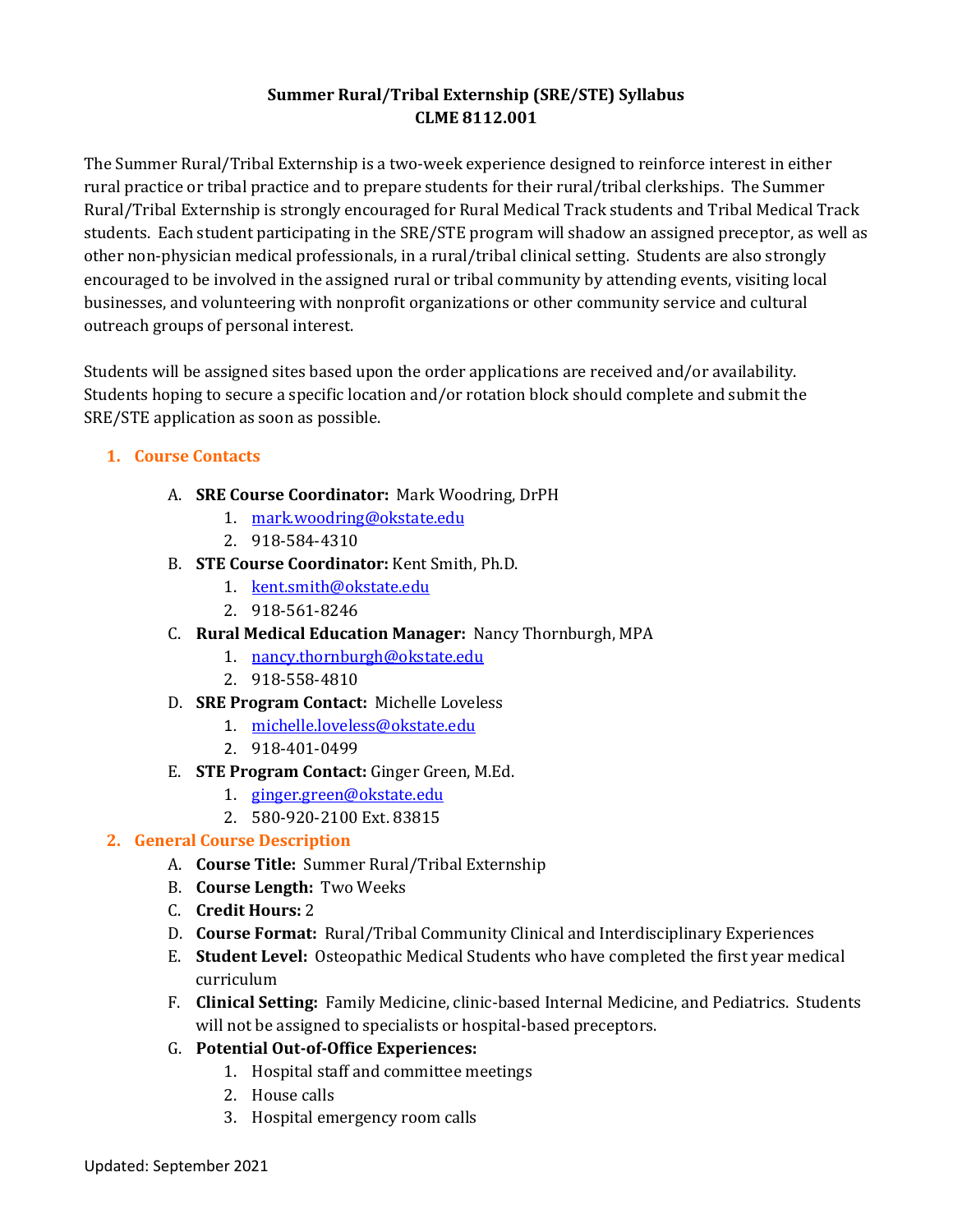4. Community/Cultural activities

### **3. Learning Objectives**

- A. Apply observational and clinical skills in the office of a rural/tribal primary care physician.
- B. Develop an appreciation for the role played by non-physician health professionals in rural/tribal communities.
- C. Describe how this experience could influence the decision to practice in a rural/tribal setting.
- D. Develop an understanding and appreciation of the total rural/tribal experience. Discuss how this externship has impacted your understanding of primary care and rural/tribal medicine.

# **4. Student Requirements**

# A. **Pre-Externship:**

- 1. Students are required to contact their assigned preceptor at least two weeks prior to starting their SRE/STE experience to coordinate the daily schedule and other pertinent aspects of the experience.
- 2. All students must wear college-approved identification and a clean, pressed white clinical jacket. Dress is business casual unless directed otherwise by the preceptor.
- 3. Students are required to bring identification passwords for library resources and any current references.
- 4. All students will **attend a mandatory orientation** before the first day of the externship.
- 5. Students are required to complete and sign the Orientation Checklist during orientation.
- 6. Students are required to bring the following items for verification purposes:
	- a. National Background Check;
	- b. Proof of Health Insurance; and
	- c. Immunization Records.

### B. **During Externship**

### 1. **First Week Requirements:**

- a. Meet with assigned preceptor for on-site orientation.
- b. Present Letter of Good Standing (provided at orientation).
- c. Discuss individual clinical strengths and weaknesses with preceptor.
- d. Contact your Regional Coordinator with any questions/comments/concerns.

### 2. **Other Requirements**

- a. Complete two full weeks of clinic observation (64-80 hours, based upon a 32-40 hour workweek).
- b. Complete two, 2-hour Interdisciplinary Experiences with non-physician medical professionals.
- c. Submit a brief press release to local media, which includes your name, tribal affiliation (if appropriate), and a brief mention of the experience purpose.
- d. Take an active role in the community.
- e. Meet with the assigned preceptor regularly to determine how the experience is going.